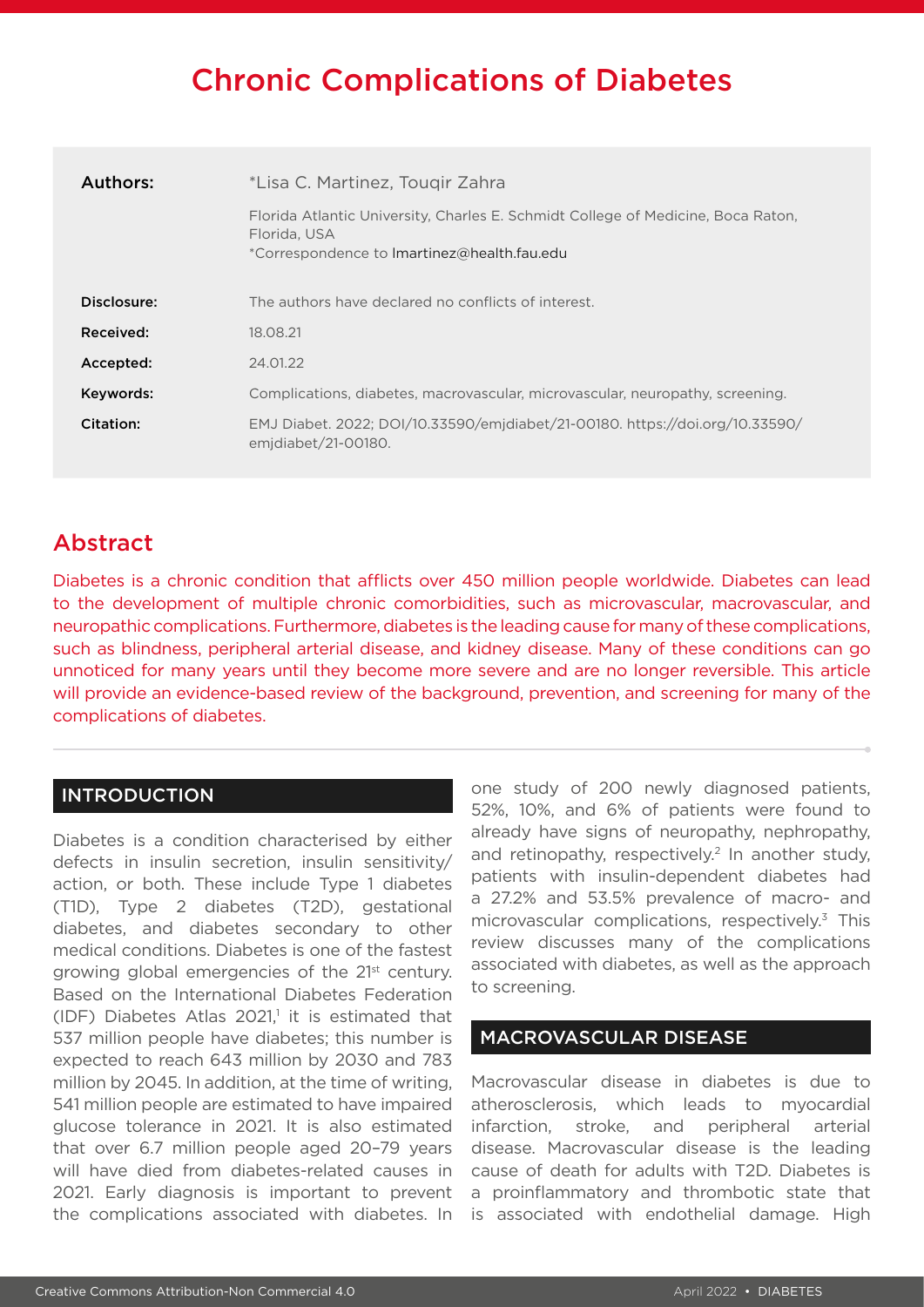glucose also leads to an imbalance of nitric oxide bioavailability and reactive oxygen species, which leads to endothelial dysfunction. This is further compounded by the elevated low-density lipoprotein particles that accumulate in the endothelial walls. The American Heart Association (AHA) and the American Diabetes Association (ADA) have recommendations for primary prevention of cardiovascular disease (CVD) in patients with diabetes (Table  $1$ ),<sup>4</sup> yet only half of adults with T2D are adhering to some of these recommended guidelines, such as management of dyslipidaemia.<sup>5</sup> Furthermore, atherosclerotic disease is responsible for 42% of mortality in diabetes.6 It is important to understand the risks for these conditions, appropriately test and screen for them, and initiate primary and secondary prevention.

### Peripheral Arterial Disease

### Background

Peripheral arterial disease (PAD) is present in approximately 29% of patients with diabetes and may be underdiagnosed due to confounders, such as a lack of sensation from neuropathy to identify pain.<sup>7</sup> However, patients with PAD and diabetes are more likely to have symptoms of claudication, and more likely to present with ulcers, increasing the risk for limb amputation.8

### Screening and prevention

It is recommended that as part of a thorough history, patients with diabetes are asked about limb claudication as well as foot ulceration. Furthermore, all patients should have inspection of feet and lower extremity vasculature, including femoral, popliteal, posterior tibialis, and dorsalis pedis pulses. The ADA recommends screening all patients with diabetes over the age of 50 years with Ankle Brachial Index (ABI) measurements and, if normal, repeating in 5 years.<sup>9</sup>

### Coronary Heart Disease

### **Background**

T2D is considered a coronary heart disease (CHD) equivalent, since patients with T2D without known CHD have the same risk of myocardial infarction and death from CHD as those with a prior history of myocardial infarction.<sup>10</sup> Almost 75% of patients with diabetes are found to have

obstructive or non-obstructive coronary artery disease on a CT angiogram. $<sup>11</sup>$ </sup>

### Screening and prevention

While diabetes does lead to a significantly elevated risk, it is not recommended to screen patients without symptoms, as the evidence has failed to show improved outcomes with this approach. It is recommended that patients have risk factors aggressively treated as those with a previous history of known coronary artery disease. Patients should be screened annually for being overweight or obese, hypertension, dyslipidaemia, tobacco use, chronic kidney disease (CKD) or albuminuria, and family history of CHD. If any are present, then they should be managed appropriately.<sup>12</sup>

### *Hypertension*

In addition to lifestyle modification, intensive treatment of hypertension with a goal blood pressure of <140/90 mmHg for those with lower cardiovascular (CV) risks, and <130/80 for those with higher CV risks (10-year atherosclerotic CVD [ASCVD] risk of ≥15%) should be initiated. Initial treatment should be with angiotensin-converting enzyme (ACE) inhibitors or angiotensin receptor blockers (ARB) if albuminuria is present.

### *Lipid management*

In addition to lifestyle modification, patients aged 40–75 years should be started on a statin. General recommendations are that in those without CVD, use of a moderate-intensity statin is indicated. For those with multiple risk factors, known CVD, or aged 50–70 years, a high-intensity statin is indicated. In those with ASCVD risk of ≥20%, it would be reasonable to add ezetimibe to statin therapy.

### Stroke

### Background

Just as diabetes increases the risk of CHD, the risk for stroke is also increased, with a relative risk of 2.0–5.8, with risks being higher in females than males. In addition, patients with T2D have a higher proportion of ischaemic stroke versus haemorrhagic stroke compared with the general population.13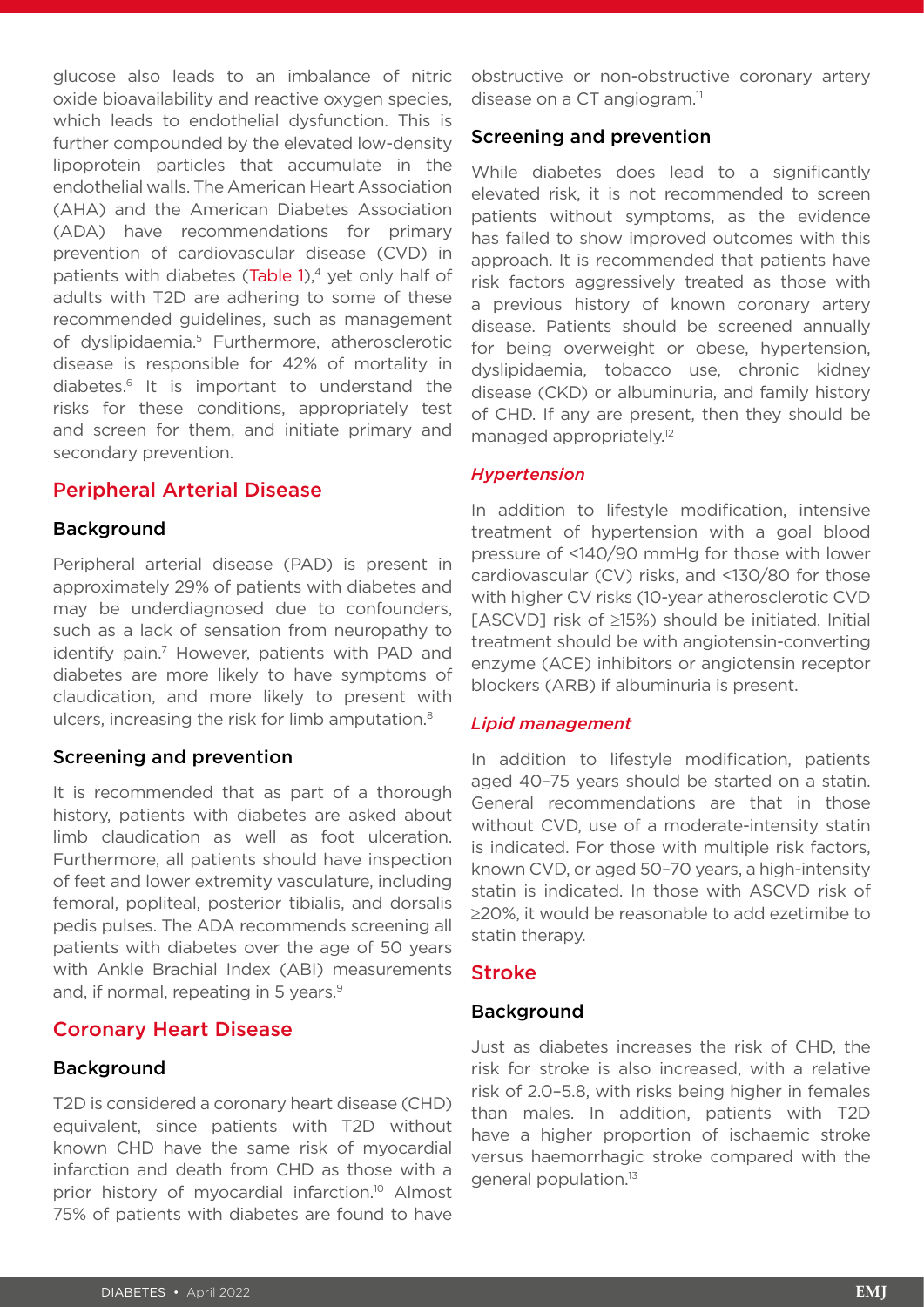Table 1: The American Heart Association (AHA)/American Diabetes Association (ADA) guidelines for cardiovascular disease risk factor.

| Nutrition                       | Reduction of energy intake for patients who are overweight or obese and limit sodium to <2,300 mg/<br>dL<br>Mediterranean-style dietary pattern may improve glycaemic control and CVD risk factors. Diet rich in<br>fruits and vegetables                                                                                                                                                                    |
|---------------------------------|--------------------------------------------------------------------------------------------------------------------------------------------------------------------------------------------------------------------------------------------------------------------------------------------------------------------------------------------------------------------------------------------------------------|
| Weight<br>management            | For patients who are overweight or obese, a reduction of 3-5% of weight can be associated with<br>clinically meaningful benefits<br>For patients with BMI >40 kg/m <sup>2</sup> or >35 kg/m <sup>2</sup> with an obesity-related comorbidity and who want to                                                                                                                                                 |
|                                 | lose weight but have not responded to treatment, bariatric surgery might improve health                                                                                                                                                                                                                                                                                                                      |
| Haemoglobin<br>A <sub>1</sub> C | Lower A1C to $\leq$ 7% in most patients to reduce the incidence of microvascular disease. Ideally, fasting<br>glucose should be maintained at <130 mg/dL and postprandial glucose at <180 mg/dL<br>Less stringent AIC goals are appropriate for patients with a history of severe hypoglycaemia, limited<br>life expectancy, advanced complications, cognitive impairment, and extensive comorbid conditions |
| Blood pressure                  | Most individuals with diabetes should have a goal of <140/90 mmHg. Lower targets might be<br>appropriate for some individuals                                                                                                                                                                                                                                                                                |
| Lipids                          | Moderate-intensity statins should be initiated for patients aged 40-75 years, with LDL of 70-189 mg/<br>dL. A high-intensity statin should be used if ASCVD risk is $\geq$ 7.5%<br>Evaluate and treat patients with fasting triglycerides >500 mg/dL                                                                                                                                                         |

ASCVD: atherosclerotic cardiovascular disease; A1C: glycated haemoglobin; CVD: cardiovascular disease; LDL: lowdensity lipoprotein.

# Screening and prevention

There are no current guidelines for screening for carotid atherosclerosis in patients with diabetes. However, in patients with other occlusive disease or CV risk factors, there may be benefits.<sup>14</sup> In regard to prevention, the recommendations follow the same listed above for managing other CV risk factors, such as hypertension and lipid management. Patients should also have tight glucose control, although the evidence is not as robust as for microvascular complications.

### Aspirin in Diabetes

For primary prevention of CVD, the ADA recommends that patients with diabetes and an ASCVD risk of >10% or with known CHD should be placed on aspirin 75–162 mg daily, after discussing the risks of increased bleeding with the benefit of reduction in CVD. For patients with ASCVD risk of <5%, the increased risk of bleeding likely outweighs the benefits. For patients with ASCVD risk of

5–10%, shared decision making can help decide whether aspirin would be indicated.<sup>12</sup>

### MICROVASCULAR COMPLICATIONS

Microvascular complications in diabetes include neuropathy, retinopathy, and nephropathy. Below is a review of each of these complications.

### Neuropathy

In addition to vascular disease, patients with diabetes are also afflicted by neuropathies. The two most common neuropathies include distal symmetric polyneuropathy (DSPN) and CV autonomic neuropathy (CAN), affecting 19% and >50% of Americans with diabetes, respectively.15,16 Guidelines for prevention of all neuropathies include optimising blood glucose levels as early as possible to prevent or slow the development of both DSPN and CAN.17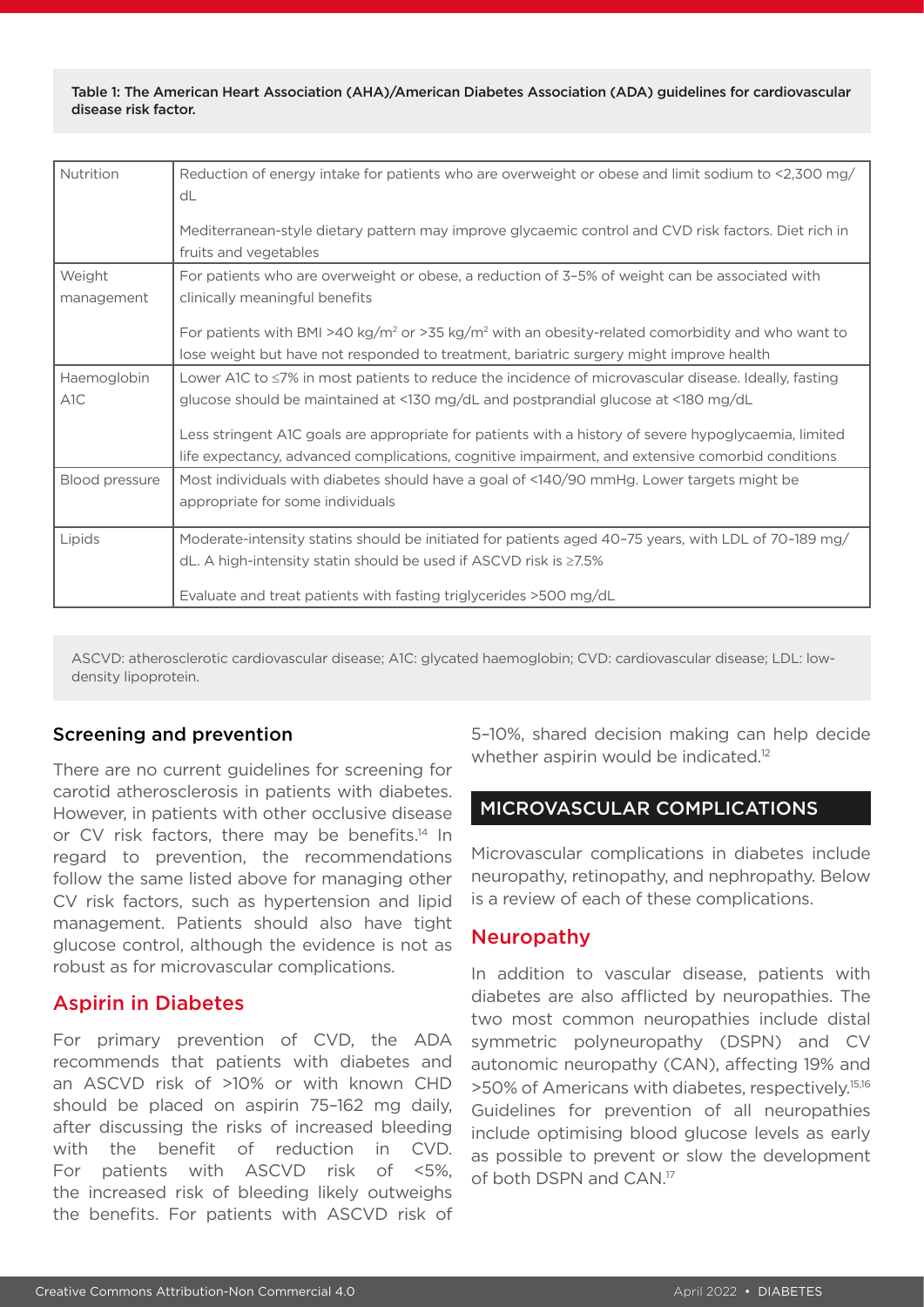# Distal symmetric polyneuropathy

DSPN is defined as "the presence of symptoms and/or signs of peripheral nerve dysfunction in people with diabetes after exclusion of other causes."17 This is thought to be caused by oxidative and inflammatory stress, which leads to damage of the nerve cells. It is recommended that all patients with T2D be screened annually for DSPN, and those patients with T1D should be screened annually 5 years after initial diagnosis. Screening is performed by taking a thorough history and examination. The history may indicate a feeling of pressure or feeling off-balance. Patients may also describe numbness and tingling, and occasionally pain. The physical exam should include assessment of either temperature or pin prick sensation, and vibration sense using a 128 Hz tuning fork. In addition to these assessments, patients should have a 10 g monofilament test to assess for the risk of ulceration. Patients should be educated on the risks of neuropathy and PAD and check their feet regularly. If patients do have DSPN, approved medications include pregabalin and duloxetine. However, other medications such as tricyclic antidepressants and some opioids can also be used.<sup>17</sup>

# Cardiovascular autonomic neuropathy

CAN leads to symptoms of hypoglycaemia unawareness, orthostatic hypotension, gastroparesis, bowel changes including faecal incontinence, erectile dysfunction, and other autonomic dysregulations. While CAN is not prevalent in early diabetes, its prevalence increases with time, with 60% of patients with T2D having symptoms consistent with CAN after 15 years.17 Furthermore, CAN is an independent risk factor for increased mortality.18,19 The most common symptoms patients have are lightheadedness, faintness, palpitations, or syncope. These questions should be asked in patients with microvascular and neuropathic complications. In this setting, other causes of those symptoms should be assessed, such as drug interactions.

Variability in heart rate when standing can be indicative of CAN. However, it is typically not identified until later, when symptoms of orthostasis and resting tachycardia present. As above, treatment is with glycaemic control. Symptoms of orthostasis can be treated with midodrine.<sup>17</sup>

# Other neuropathies

Patients with neuropathy should also be screened for gastroparesis by asking about nausea, early satiety, or unexpected glycaemic variability. Both males and females with other forms of neuropathy should be checked for lower urinary tract symptoms such as incontinence and bladder dysfunction. Female sexual dysfunction, including decreased libido, dyspareunia, and inadequate lubrication, should also be screened. Lastly, patients should be screened for erectile dysfunction, including libido and ability to reach and maintain erection.<sup>17</sup>

# Diabetic Retinopathy

# Background

Diabetic retinopathy (DR) is one of the main causes of vision loss worldwide and is the main cause of blindness in working age adults in the USA. Over 25% of patients with diabetes will have some form of DR.<sup>20</sup> The majority of patients who develop DR have no symptoms until the extremely late stages, making screening asymptomatic patients critical to preserving their vision. The primary risk factors for development and progression of DR are duration and intensity of glycaemic control.<sup>21</sup> Uncontrolled hypertension, hyperlipidaemia, and presence of other microvascular complications such as diabetic nephropathy and neuropathy also aid in the worsening of underlying DR.22-24 Controlling these risk factors is important for the prevention of DR.

# Screening

Patients with T1D should have their first ophthalmologic examination within 5 years of diagnosis, and those with T2D should have their first examination shortly after diagnosis. If there is no evidence of retinopathy during the screening examination, then ophthalmologic examination should be performed every 2 years. If there are any abnormalities, then the frequency of the exam will need to be yearly or more often, depending on findings.25

# Prevention

In patients with diabetes, enhancing glycaemic control and treatment of systemic conditions like hypertension and hyperlipidaemia is essential to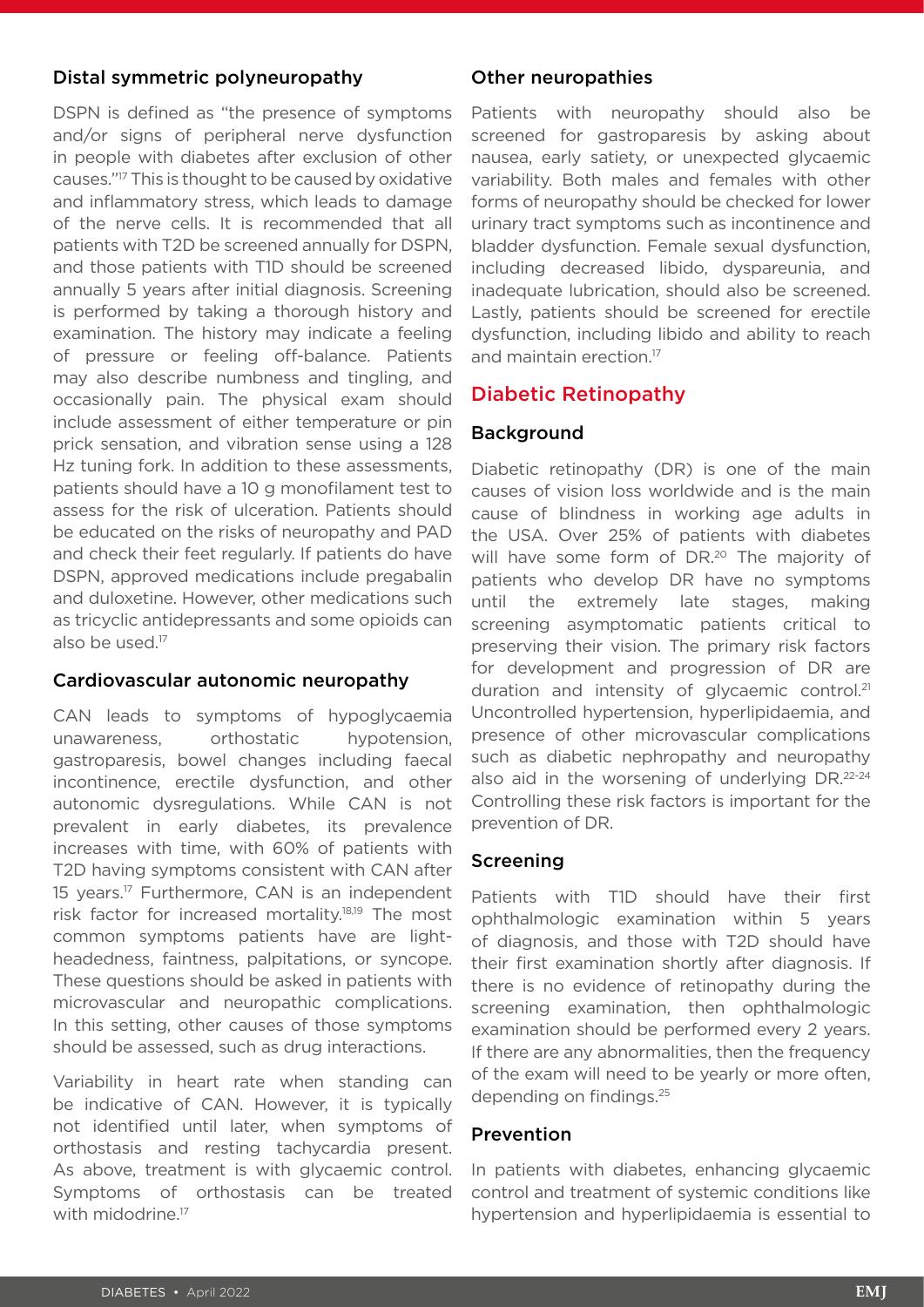prevent vision loss. Because DR occurs exclusively in the setting of hyperglycaemia, good glycaemic control is the key to prevention. Multiple studies have proven that lowering glycated haemoglobin (A1C) reduces the rate and progression of DR.26-28

### *Blood pressure control*

Blood pressure control decreases the incidence of DR and, in some trials, also slows the rate of progression of DR.29 There are not enough data to recommend a specific antihypertensive agent based upon retinopathy endpoints.

### *Lipid-lowering therapy*

The benefit of cholesterol-lowering therapy for the prevention of DR has not been well established. Most patients with T2D will require treatment with statins to control hyperlipidaemia and prevent ASCVD. Lowering triglyceride levels with fenofibrates may have a beneficial effect. As an example, in the ACCORD Eye Study, there was a reduction in progression of retinopathy in patients taking fenofibrate.30

### *Exercise*

Regular exercise and increased physical activity may lead to a reduction in retinopathy.<sup>31,32</sup>

# Diabetic Kidney Disease

CKD is common in patients with both T1D and T2D, occurring in 20–40% of patients with diabetes. Diabetic kidney disease (DKD) is defined by the presence of reduced glomerular filtration rate (GFR) and/or increased urinary albumin excretion for at least 3 months in a patient with diabetes. Globally, DKD is a major cause of CKD, and is the most common cause of end-stage kidney disease.<sup>33</sup> In the USA, 48% of patients with diabetes will have microalbuminuria and 8% will have overt macroalbuminuria.<sup>34</sup>

### Background

DKD is a complex and heterogeneous disease, with many overlapping aetiologic pathways, leading to changes in glomerular haemodynamics, oxidative stress, inflammation, interstitial fibrosis, and tubular atrophy. These pathways include activation of the renin– angiotensin system as well as hyperglycaemia.<sup>35</sup> While hyperglycaemia undoubtedly plays a leading role, hyperinsulinemia and insulin

resistance also may instigate pathogenic mechanisms, possibly explaining the variation in histopathology between T1D and T2D.

## Screening

Screening for microalbuminuria (spot urinary albumin-to-creatinine ratio: >30 mg/g creatinine) should be performed annually in patients with T1D of more than 5 years, and in patients with T2D at the time of diagnosis. $36$  If microalbuminuria is present, non-diabetic conditions causing albuminuria like urinary tract infections, haematuria, heart failure, febrile illnesses, severe hyperglycaemia, and vigorous exercises should be ruled out. Urine tests for albuminuria should be repeated within 3–6 months and treatment should be considered if two of three albuminuria tests are positive.<sup>34</sup>

## Prevention and treatment

Lifestyle modifications like healthy eating, regular exercise, weight loss, and smoking cessation have been recommended to all patients with diabetes, with or without underlying DKD. In addition, because of the increased risk of CVD, patients should also be on statins.

### *Blood pressure control*

Intensive blood pressure lowering has been recommended in patients with DKD as it reduces mortality, prevents CV morbidity, and it may prevent end-stage kidney disease with severely increased albuminuria (urine albumin excretion:  $\geq$ 300 mg/day).<sup>37</sup> Initial antihypertensive therapy in patients with DKD usually consists of ACE inhibitors or ARBs, but not both concurrently.<sup>36</sup> It is important to not discontinue use of ACE or ARB if the rise in serum creatinine is less than 30% upon initiation. In patients who will need combination antihypertensive therapy, a calcium channel blocker may be preferred rather than a thiazide diuretic.38

### *Glycaemic control*

Intensive blood glucose control has been known to prevent the development of DKD.39- <sup>41</sup> The glycaemic control target in patients with diabetes and DKD is ideally an A1C of 7% or less. The approach to target an A1C of 7% is clear for T1D, but less so in patients with T2D.<sup>36</sup> Glycaemic goal should be tailored to achieve a balance of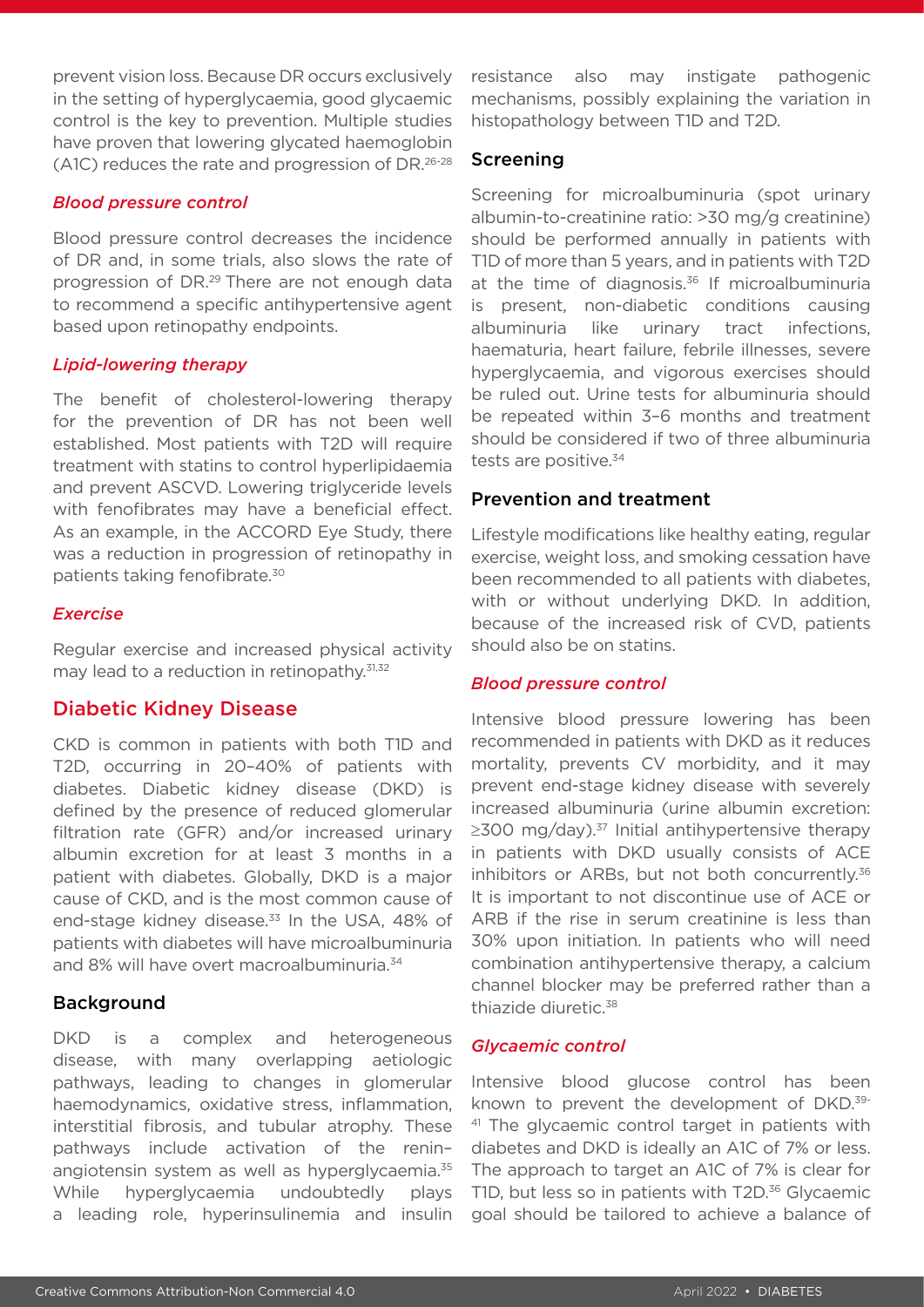improvement in microvascular complications with the risk of hypoglycaemia.

### *Sodium–glucose cotransporter-2 inhibitors*

Sodium–glucose cotransporter-2 inhibitors reduce the risk of kidney disease progression among patients with DKD who are already taking ACE inhibitors (or ARBs), as well as the incidence of CVD.<sup>42</sup> These drugs should be used with caution in patients with a history of lower extremity amputation, ulcers, or peripheral vascular disease who are at risk of future amputation, or in patients with GFR <30 mL/ min/1.73 m2.

## Monitoring

Patients with DKD should have blood pressure, volume status, GFR, potassium, and A1C evaluated every 3–6 months. In addition, it is important to assess the serum creatinine and potassium within 1–2 weeks of starting or intensifying renin–angiotensin system inhibitor. Patients with advanced CKD (estimated GFR: <30 mL/min/1.73 m<sup>2</sup>), heavy albuminuria, rapid loss of kidney function, resistant hypertension, or evidence of an inflammatory kidney disease should be referred to a nephrologist.<sup>35,36</sup>

# SUMMARY

Patients with diabetes are at increased risks of macrovascular, microvascular, and neuropathic complications. Based on the DCCT results, patients with T1D who managed to keep their blood glucose levels close to normal with intensive diabetes treatment as early as possible in their disease had fewer diabetes-related health problems after 6.5 years, compared with people who used the conventional treatment. This study also showed that people who used intensive treatment lowered their risk of diabetic eye disease by 76%, DKD by 50%, and diabetic neuropathy by 60%. Participants who used intensive treatment had an average A1C of 7%, while participants who used the conventional treatment had an average A1C of 9%.

Prevention is the most effective way to reduce morbidity and mortality, but screening for these in asymptomatic patients can lead to earlier detection and treatment (Table 2). These guidelines will likely continue to evolve as additional research and studies reveal more effective ways of screening. There are no good screening tests for macrovascular complications of stroke and CHD, and clinicians look at other markers through blood pressure and lipids. While screening for microvascular disease in the form of DR and nephropathy are fairly effective, they have their limitations. Future studies looking into other tests for screening macrovascular complications, as well as more sensitive biomarkers for microvascular complications such as nephropathy, will be advantageous to preventing morbidity in the future.

Table 2: Summary of prevention, screening, and management.

| Condition      | Prevention                                                                                                                        | Screening                                                                                                      | Management                                                                                                                            |  |  |  |
|----------------|-----------------------------------------------------------------------------------------------------------------------------------|----------------------------------------------------------------------------------------------------------------|---------------------------------------------------------------------------------------------------------------------------------------|--|--|--|
| Macrovascular  |                                                                                                                                   |                                                                                                                |                                                                                                                                       |  |  |  |
| CHD and stroke | Manage risk factors such as<br>blood pressure, using statins if<br>ASCVD is <10% and aspirin for<br>ASCVD <10%; glycaemic control | No screening in asymptomatic<br>patients                                                                       | Manage risk factors and treat<br>underlying vascular disease with<br>goal-directed medical therapy<br>or intervention, if appropriate |  |  |  |
| PAD            | Manage risk factors (as above)                                                                                                    | Screen by history and physical<br>examination. All patients >50<br>years old should have ABIs<br>every 5 years | Manage risk factors (as above)<br>and consultations with vascular<br>surgeon                                                          |  |  |  |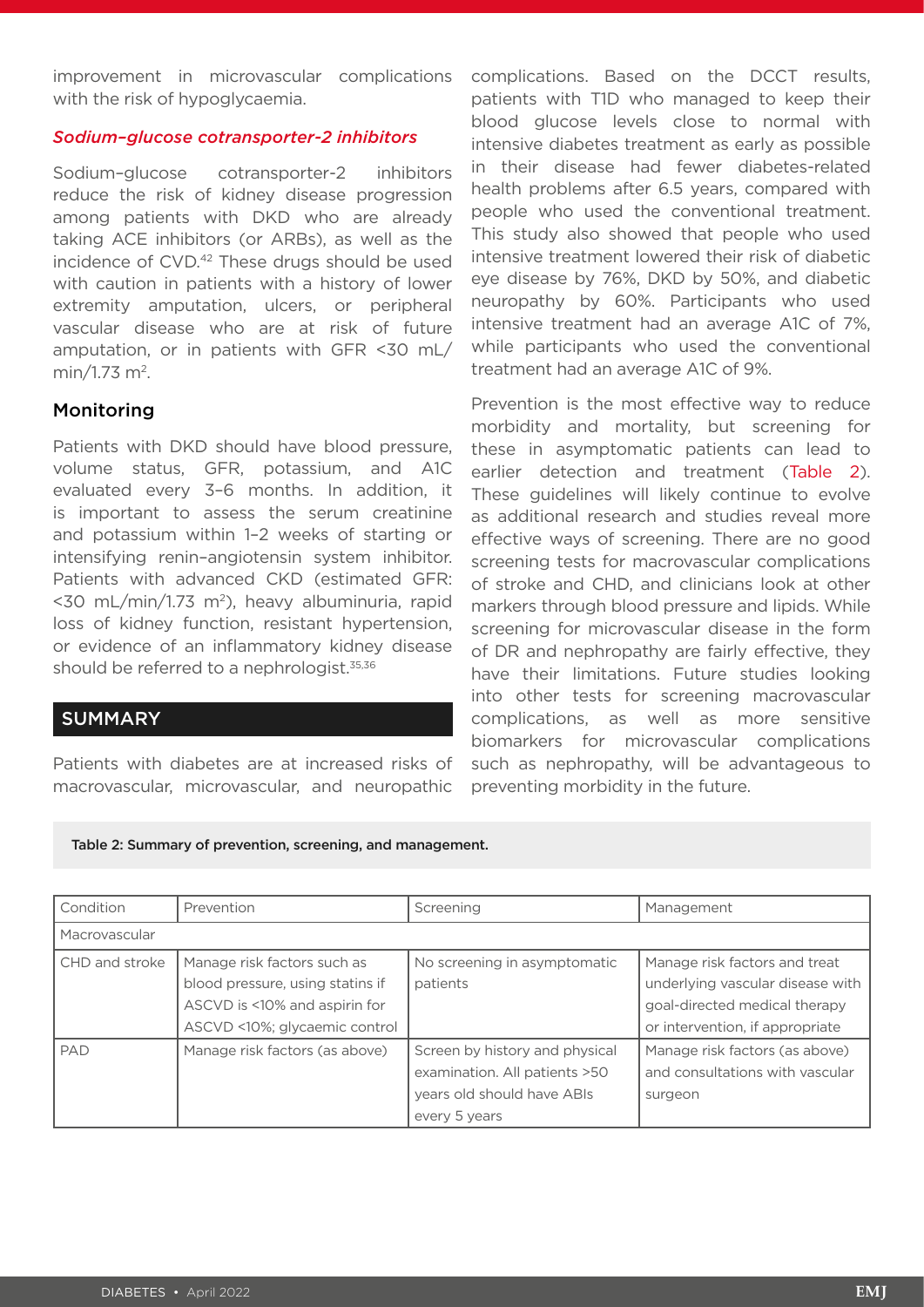#### Table 2 continued.

| Neuropathy    |                                                                           |                                                                                                                              |                                                                                                                                          |  |  |
|---------------|---------------------------------------------------------------------------|------------------------------------------------------------------------------------------------------------------------------|------------------------------------------------------------------------------------------------------------------------------------------|--|--|
| CAN           | Aggressive glycaemic control                                              | Screen for symptoms related<br>to CAN, gastroparesis, erectile<br>dysfunction, and female sexual<br>dysfunction by history   | Use of midodrine can improve<br>symptoms of autonomic<br>dysfunction                                                                     |  |  |
| <b>DSPN</b>   | Aggressive glycaemic control                                              | Patients should have an<br>annual foot exam, including<br>monofilament, vibration, and<br>reflex tests                       | If present, can be treated with<br>gabapentin or duloxetine.<br>Another option is tricyclic<br>antidepressants                           |  |  |
| Microvascular |                                                                           |                                                                                                                              |                                                                                                                                          |  |  |
| Retinopathy   | Aggressive glycaemic control<br>and BP management (BP:<br>$<140/90$ mmHg) | Patients should have an<br>ophthalmologic exam annually                                                                      | Regular testing to look for<br>progression                                                                                               |  |  |
| Nephropathy   | Aggressive glycaemic control,<br>BP control, and lifestyle<br>measures    | Patients should have annual<br>assessments of GFR, creatinine,<br>potassium, and spot urinary<br>albumin-to-creatinine ratio | Use of ACE or ARB for<br>persistent microalbuminuria<br>and the addition of a calcium<br>channel blocker for additional<br>BP management |  |  |

ABI: Ankle Brachial Index; ACE: angiotensin-converting enzyme; ARB: angiotensin receptor blockers; ASCVD: atherosclerotic cardiovascular disease; BP: blood pressure; CAN: cardiovascular autonomic neuropathy; CHD: coronary heart disease; DSPN: distal symmetric polyneuropathy; GFR: glomerular filtration rate.

#### References

- 1. Cho N et al. IDF Diabetes Atlas: global estimates of diabetes prevalence for 2017 and projections for 2045. Diabetes Res Clin Pract. 2018;138:271-81.
- 2. Heydari I et al. Chronic complications of diabetes mellitus in newly diagnosed patients. Int J Diabetes Mellit. 2010;2(1):61-3.
- 3. Litwak L et al. Prevalence of diabetes complications in people with Type 2 diabetes mellitus and its association with baseline characteristics in the multinational A1chieve study. Diabetol Metab Syndr. 2013;5(1):57.
- 4. Fox CS et al. Update on prevention of cardiovascular disease in adults with Type 2 diabetes mellitus in light of recent evidence: a scientific statement from the American Heart Association and the American Diabetes Association. Diabetes Care. 2015;38(9):1777-803.
- Ali MK et al. Achievement of goals in US diabetes care, 1999-2010. N Engl J Med. 2013;369(3):287-8.
- 6. Brun E et al. Diabetes duration and cause-specific mortality in the Verona Diabetes Study. Diabetes Care. 2000;23(8):1119-23.
- 7. Hirsch AT et al. Peripheral arterial disease detection, awareness and treatment in primary care. JAMA. 2001;286(11):1317-24.
- 8. Marso SP, Hiatt WR. Peripheral arterial disease in patients with diabetes. J Am Coll Cardiol. 2006;47(5):921-9.
- 9. American Diabetes Association. Peripheral arterial disease in people with diabetes. Diabetes Care. 2003;26(12):3333-41.
- 10. Haffner SM et al. Mortality from coronary heart disease in subjects with Type 2 diabetes and in nondiabetic subjects with and without prior myocardial infarction. N Engl J Med. 1998;339(4):229-34.
- 11. Celeng C et al. Prognostic value of coronary computed tomography angiography in patients with diabetes: a meta-analysis. Diabetes Care. 2016;39(7):1274-80.
- 12. American Diabetes Association. 10. Cardiovascular disease and risk management: standards of medical care in diabetes-2020. Diabetes Care. 2020;43(Suppl 1):S111-34. Erratum in: Diabetes Care. 2020;43(8):1977-8.
- 13. Tun NN et al. Diabetes mellitus and stroke: a clinical update. World J Diabetes. 2017;8(6):235-48.
- 14. Duval M, Altman JJ. When should ultrasonography be used to detect asymptomatic carotid atheroma in diabetic patients? Diabetes Metab. 2006;32(6):638-42.
- 15. Gregg EW et al. Prevalence of lower extremity diseases associated with normal glucose levels, impaired fasting glucose and diabetes among U.S. adults aged 40 or older. Diabetes Res Clin Pract. 2007;77(3):485-8.
- 16. Tesfaye S et al. Diabetic neuropathies: update on definitions, diagnostic criteria, estimation of severity, and treatments. Diabetes Care. 2010;33(10):2285-93.
- 17. Pop-Busui R et al. Diabetic neuropathy: a position statement by the American Diabetes Association. Diabetes Care. 2017;40(1):136-54.
- 18. Maser RE et al. The association between cardiovascular autonomic neuropathy and mortality in individuals with diabetes: a meta-analysis. Diabetes Care. 2003;26(6):1895-901.